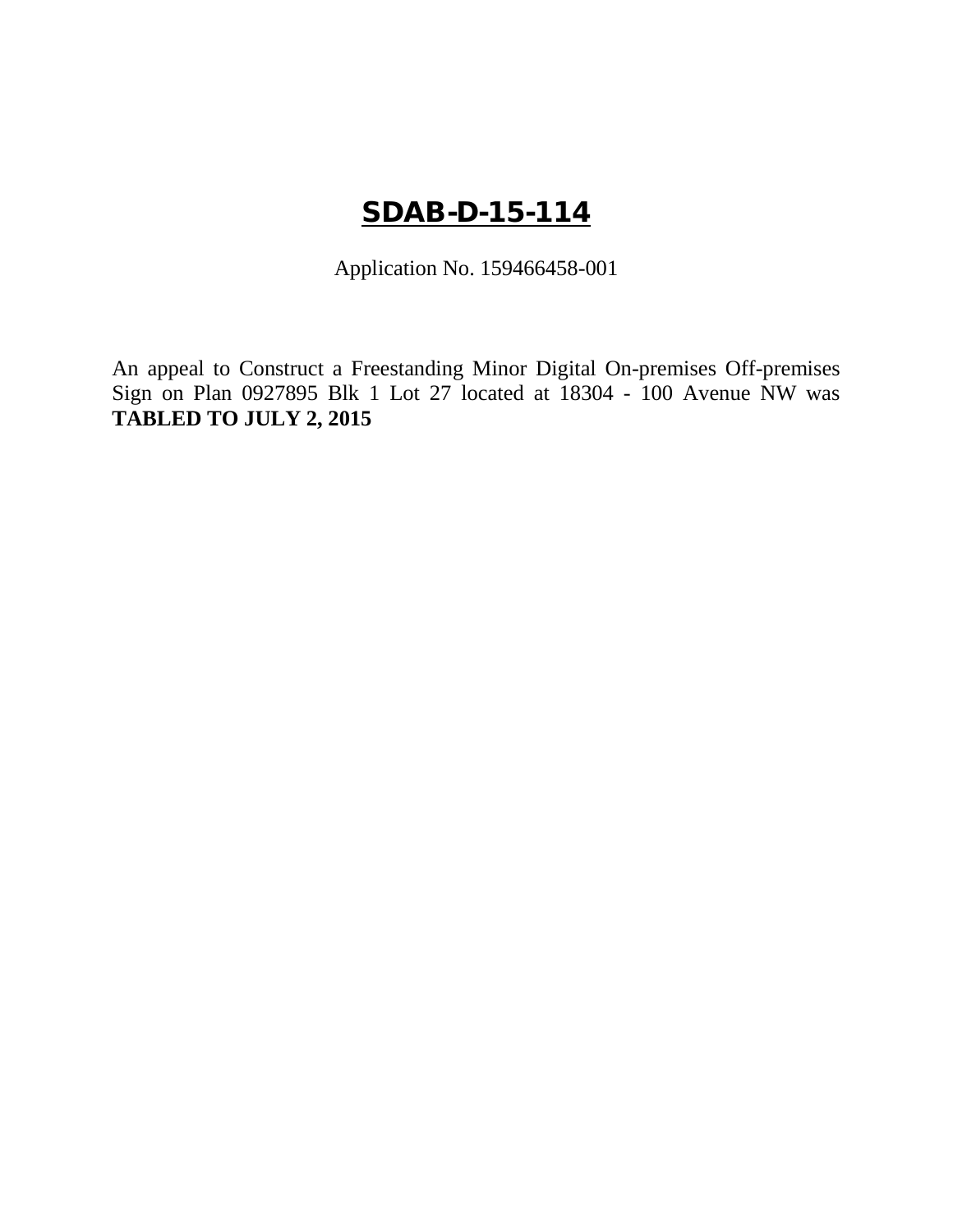### *Edmonton Subdivision and Development Appeal Board*

Churchill Building 10019 - 103 Avenue NW Edmonton, AB T5J 0G9 Phone: 780-496-6079 Fax: 780-577-3537 Email: sdab@edmonton.ca<br>Web: www.edmontonsdab www.edmontonsdab.ca

Date: June 19, 2015 Project Number: 161885937-010 File Number: SDAB-D-15-115

### **Notice of Decision**

This appeal dated May 11, 2015, from the decision of the Development Authority for permission to:

Develop a Secondary Suite in the Basement and to construct exterior alterations (side entry door, main floor window, main floor cantilever 0.46m x 2.13m, eave cover 0.61m x 1.83m, and landing 0.91m x 1.07m on the south side) to an existing Single Detached House

On Plan 1425376 Blk 9 Lot 14B, located at 11233 - 125 Street NW, was heard by the Subdivision and Development Appeal Board at its hearing held on June 4, 2015. The decision of the Board was as follows:

#### **Summary of Hearing:**

At the outset of the appeal hearing, the Presiding Officer confirmed with the parties in attendance that there was no opposition to the composition of the panel.

The appeal was filed on time, in accordance with Section 686 of the *Municipal Government Act*, R.S.A 2000, c. M-26.

The Board heard an appeal of the decision of the Development Authority to approve an application to develop a Secondary Suite in the Basement and to construct exterior alterations (side entry door, main floor window, main floor cantilever 0.46m x 2.13m, eave cover 0.61m x 1.83m, and landing 0.91m x 1.07m on the south side) to an existing Single Detached House, located at 11233 – 125 Street NW.

The subject Site is zoned RF3 Small Scale Infill Development Zone and is within the Mature Neighbourhood Overlay and the West Ingle Area Redevelopment Plan. The application was approved subject to conditions with a variance granted in the minimum required Site area for a Single Detached House containing a Secondary Suite. The approved development permit application was subsequently appealed by an adjacent property owner.

Prior to the hearing the following information was provided to the Board:

- A written submission from the Development Officer dated May 29, 2015
- Additional information from the Appellant received on May 29, 2015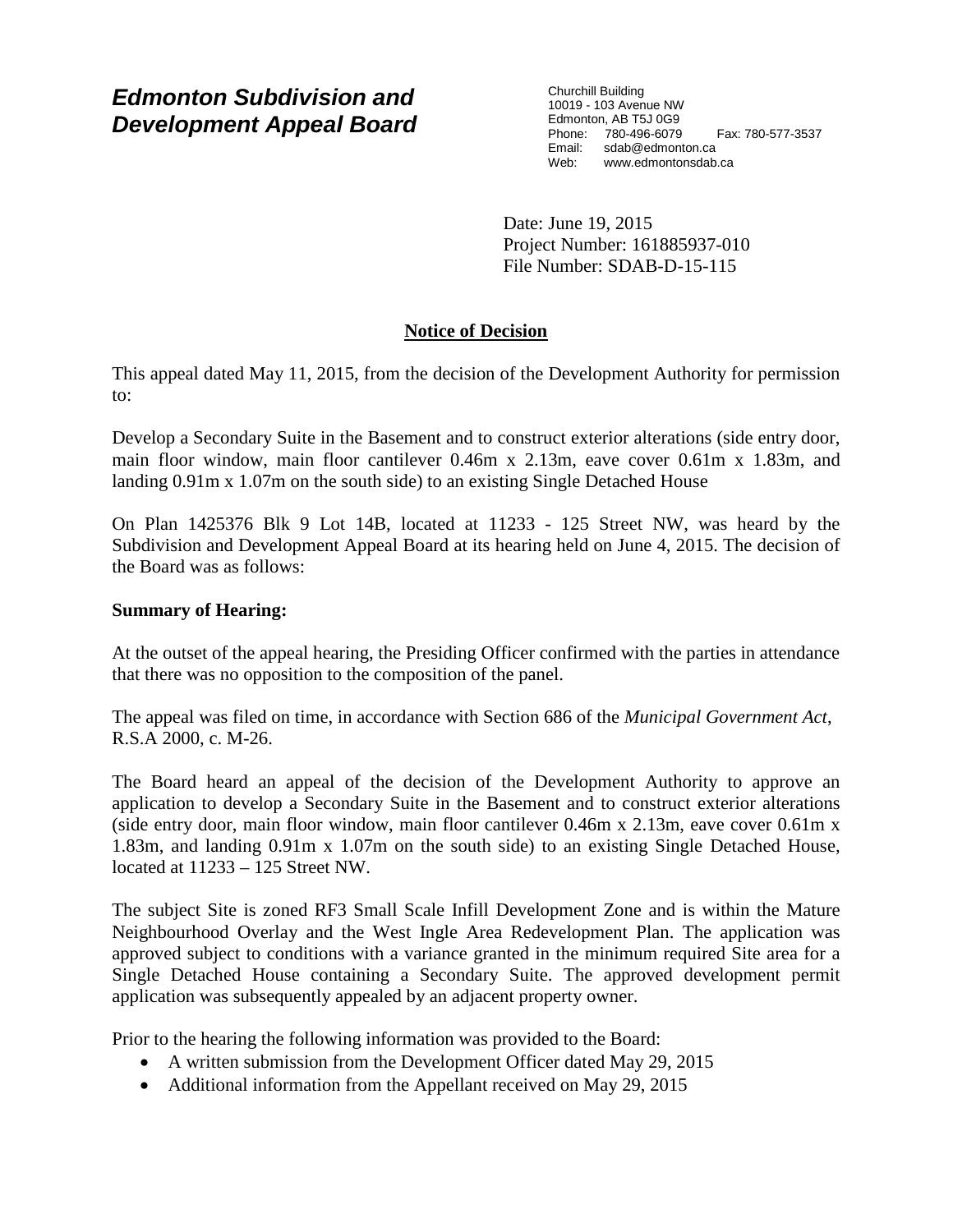SDAB-D-15-115 2 June 19, 2015

The Board heard from the Appellant, Jonaitascha (Laura) Telford, who provided the following information:

- 1. She referred to a May 28, 2015, Edmonton Journal article regarding an approved development permit allowing a garage suite on a 25 foot wide lot. That decision was subsequently appealed and overturned by this Board.
- 2. The May 28, 2015, article reported that Mr. Scott Mackie, head of Current Planning for the City of Edmonton, stated that the Development Officer had erred in granting that development permit.
- 3. She feels today's appeal is identical to the one identified in the Edmonton Journal article and questions how allowing 3 or 4 dwellings on what was once a single lot fits into the neighbourhood.
- 4. She had called the Development Officer to discuss the variance on the appeal currently before the Board.
- 5. She provided an e-mail from Councillor Scott McKeen, marked "Exhibit A", which states that "council policy is to allow no more than two homes on a 50-foot lot" and "If the lot is subdivided into "skinny" homes on 25-foot lots, no other suite is allowed".
- 6. She is concerned that a secondary suite would create a parking issue.
- 7. She spoke with neighbours to get support for her appeal. Some were renters and she was unable to contact the property owners.
- 8. She had e-mailed Mr. S. Mackie regarding this application but did not get a formal response.
- 9. She reviewed the photos which she had submitted to the Board, illustrating that all of the mature trees are removed as a result of the new construction occurring in the neighbourhood.
- 10. There are several historical homes in area one of significance is approximately two blocks away.
- 11. These skinny lot homes are not consistent with general purpose of the Mature Neighbourhood Overlay.

Ms. Telford provided the following responses to questions from the Board:

- 1. She believes the property discussed in the Edmonton Journal was zoned RF3 Small Scale Infill Development Zone.
- 2. She realizes the Edmonton Journal article is regarding a garage suite, not a secondary suite but saw no difference.
- 3. She feels that if the requested variance reducing the required site area is granted it would lead to other such developments and in her opinion these structures would be too large for the context of the area.

The Board heard from Mr. J. Xie and Mr. A Wen representing the City of Edmonton Sustainable Development Department, who provided the following information:

1. A revised report was submitted to further detail why the variance was granted, marked "Exhibit B".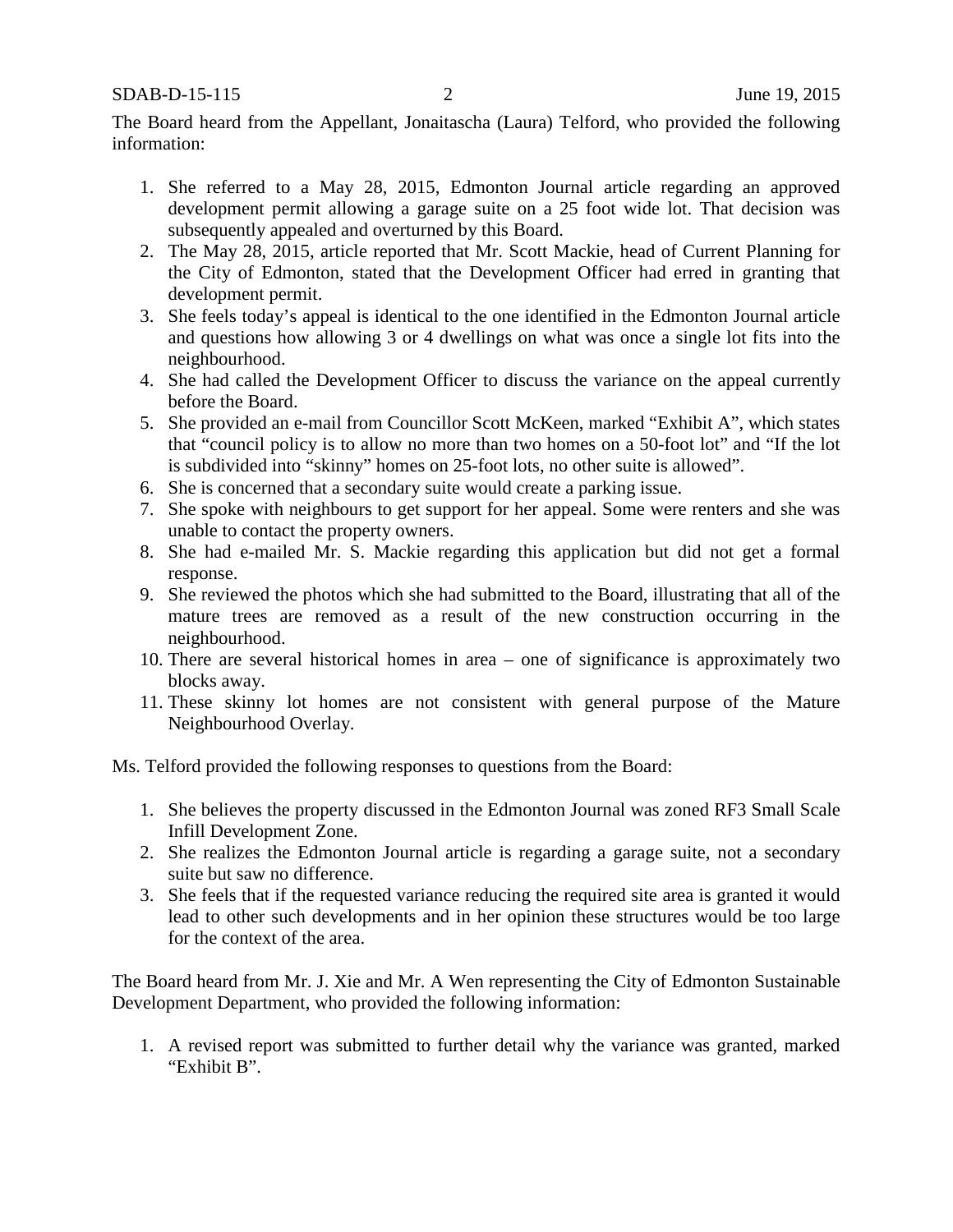- 2. The Board questioned why there was no stamp of approval on Page 2 of the submitted site plan. After a short adjournment, Mr. Xie confirmed the plans before the Board were the ones submitted with the Development Permit Application. The second site plan showing the landing into the side yard should have been stamped and the omission was an error.
- 3. Mr. Wen confirmed the proposed side landing is less than 4 feet by 4 feet and is a low landing; therefore, complied with Section 44(1)(a) of the *Edmonton Zoning Bylaw*.
- 4. The site is 150 feet in length and a typical site depth is only 105 feet.
- 5. All of the 25 foot wide lots in the area would be under the 360 square metres minimum Site area requirement for secondary suites.
- 6. Although a secondary suite is a permitted use in the RF3 Zone, the City of Edmonton Sustainable Development Department may decide to do community consultation for future applications.
- 7. The deficiency in the minimum required Site area is minor (3 percent). They would consider granting a variance on a property with an identical situation but each application would have to be examined on its own merits.
- 8. The intent of the 360 square metres minimum requirement in Site area is to allow for onsite parking, appropriate setbacks and the required outdoor amenity area. The subject lot is deep enough and meets all of these requirements.
- 9. The Board noted that the minimum required Site area for a Duplex, which is a permitted use within the RF3 Zone, is 300 square metres. A Duplex is not unlike a single family home with a basement suite from the standpoint of a dwelling over a dwelling.
- 10. The street pattern will not be changed in any way by granting this variance.
- 11. Secondary Suites are not included in density calculations and the RF3 Zone allows up to 4 Dwelling Units per lot.
- 12. The Development Officers are bound by the *Edmonton Zoning Bylaw*, not council policy, although they can take council policy into consideration.
- 13. The Development Officer felt there was no hardship associated with this site other than the subdivision of the original lot resulted in it not meeting the required size to allow a secondary suite.
- 14. There is no material effect on the neighbourhood because the secondary suite is not detectable from the street.
- 15. Mr. Xie confirmed that a secondary suite would also be a Permitted Use if the subject site was zoned RF1 Single Detached Residential Zone.

The Board heard from Ms. J. Olvera and Mr. S. Olvera, the Respondents, who provided the following information:

- 1. This is a personal development, not a builder's development.
- 2. The proposed secondary suite is safe and legal and the only variance required is the Site area, which is quite minor.
- 3. They intend to use the secondary suite to accommodate their nanny or relative for child care purposes.
- 4. A secondary suite will not be noticed from the street.
- 5. The population density within the dwelling could be the same with or without a secondary suite.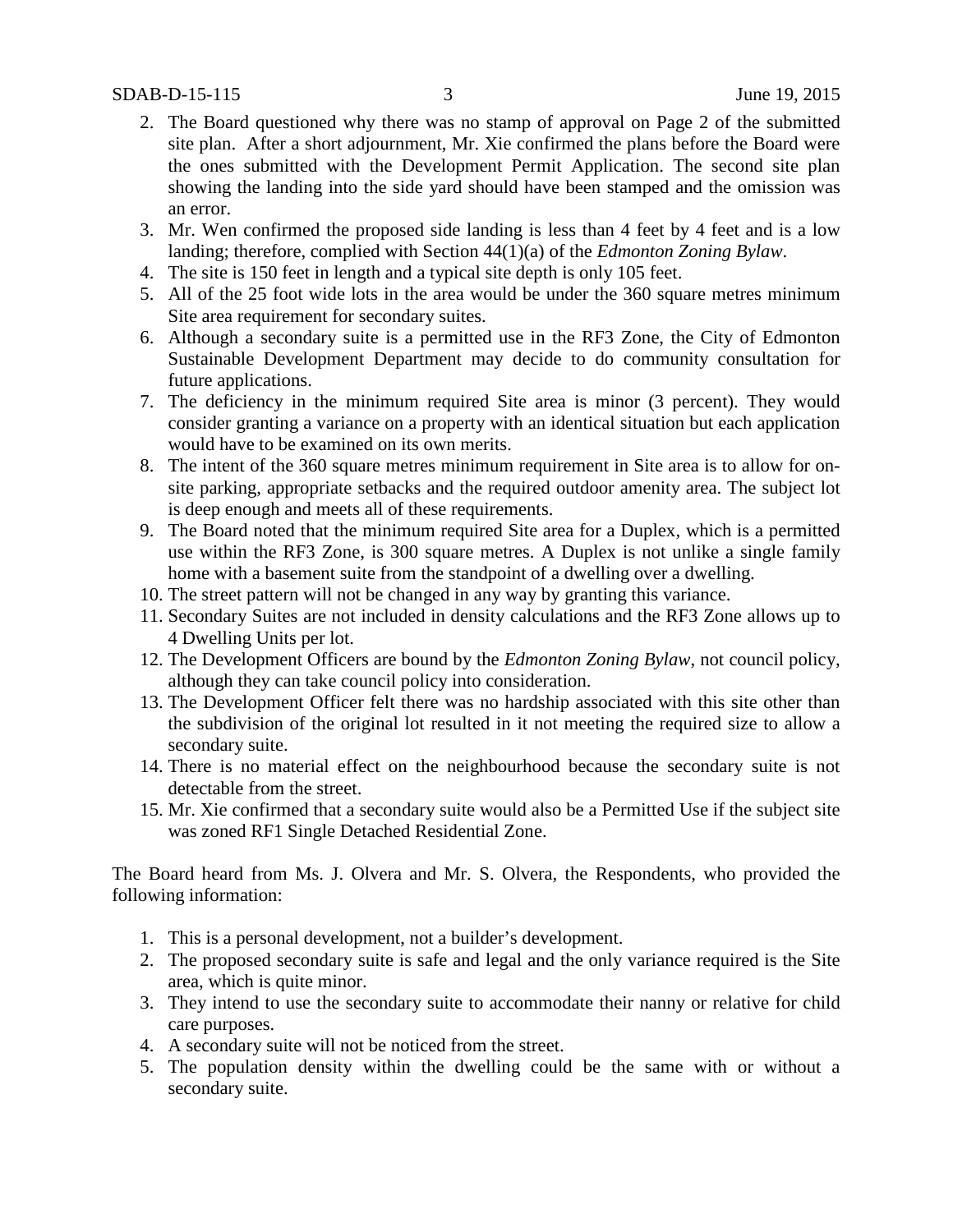- 6. The respondent further provided context as to the Site area difference by indicating to the Board that if the lot were 25 centimetres wider it would have fully complied with all of the Secondary Suite regulations.
- 7. They moved the garage forward to allow for 4 parking spots; only 3 are required.
- 8. The garage and parking pad will be built prior to the move in date.
- 9. This property is an upgrade over the derelict house it replaces.
- 10. The north half of the original lot has been sold to an older couple, not a builder.
- 11. They feel that neighbours were not adequately informed about the nature of the required variance.

Ms. Telford declined the opportunity to consult with the others present who were in support of the appeal and made the following points in rebuttal:

- 1. All skinny lots in this area would require exactly the same variance to Site area to allow a secondary suite.
- 2. She and her neighbours all understood the variance issue and the adverse effect this could have on the character of neighbourhood.
- 3. She does not want double residences on these lots.

#### **Decision:**

The appeal is DENIED and the decision of the Development Authority is CONFIRMED. The development is GRANTED as approved by the Development Authority

In granting the development the following variance to the *Edmonton Zoning Bylaw* is allowed.

• Pursuant to Section 86.1 a variance of 11.61 square metres is granted to the minimum required Site area of 360.00 square metres.

#### **Reasons for Decision:**

The Board finds the following:

- 1. A Secondary Suite is a Permitted Use in the RF3 Small Scale Infill Development Zone, Section 140.2(7) of the *Edmonton Zoning Bylaw*.
- 2. The Board accepts the Development Officer's submission that the reason for the 360 square metre minimum required Site area, is to allow for compliance of on-site parking, private Amenity space and to meet the required Setbacks. This development meets or exceeds all of those requirements.
- 3. This variance granted meets the intent of the RF3 Small Scale Infill Development Zone which states "the purpose of this Zone is to provide for Single Detached Housing and Semidetached Housing while allowing small-scale conversion and infill redevelopment to buildings containing up to four Dwellings, and including Secondary Suites under certain conditions."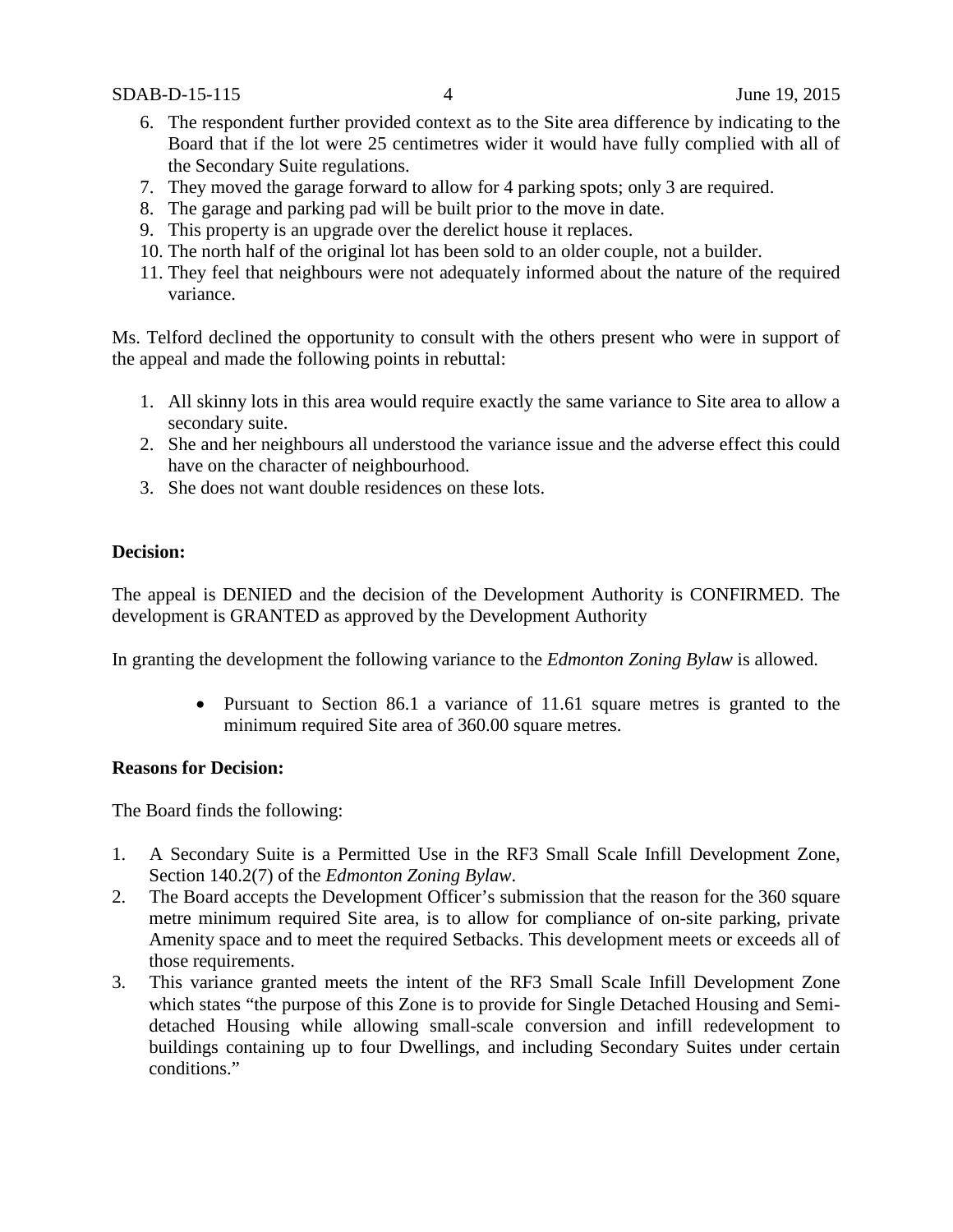- 4. The proposed development fully complies, save for the variance requested, with the requirements and regulations of the RF3 Small Scale Infill Development Zone and the Mature Neighbourhood Overlay.
- 5. The development will have no effect on the streetscape or massing as the proposed Secondary Suite is fully contained within the principal structure.
- 6. The Board accepts that if this lot were 0.25 metres wider it would have fully complied and the Board has determined that this deficiency would be indistinguishable from the street.
- 7. The Board further notes that on-site parking exceeds the required spaces for this development and the requirement for private amenity space exceeds the required minimum area for the RF3 Small Scale Infill Development Zone.
- 8. The Board recognizes that the RF3 Small Scale Infill Development Zone permits Duplex Housing and Row Housing, which would allow a higher density on this lot than the proposed development, as Secondary Suites are not included in density calculations.
- 9. The Board is not bound by precedent and each appeal is examined on its own merits.
- 10. The Board is bound by the *Edmonton Zoning Bylaw* and the *Municipal Government Act*.
- 11. Given the above, the Board was not provided with any planning reasons that would justify granting the appeal and overturning the decision of the Development Officer.
- 12. The Board has determined that the variance granted is minor in nature and pursuant to Section 687(3)(d) of the *Municipal Government Act*, finds that the proposed development will not unduly interfere with the amenities of the neighbourhood nor materially interfere with or affect the use, enjoyment or value of neighbouring parcels of land.

#### **Important Information for the Applicant/Appellant**

- 1. This is not a Building Permit. A Building Permit must be obtained separately from the Sustainable Development Department, located on the  $5<sup>th</sup>$  Floor, 10250 – 101 Street, Edmonton.
- 2. Obtaining a Development Permit does not relieve you from complying with:
	- a) the requirements of the *Edmonton Zoning Bylaw*, insofar as those requirements have not been relaxed or varied by a decision of the Subdivision and Development Appeal Board,
	- b) the requirements of the *Alberta Safety Codes Act*,
	- c) the *Alberta Regulation 204/207 – Safety Codes Act – Permit Regulation*,
	- d) the requirements of any other appropriate federal, provincial or municipal legislation,
	- e) the conditions of any caveat, covenant, easement or other instrument affecting a building or land.
- 3. When an application for a Development Permit has been approved by the Subdivision and Development Appeal Board, it shall not be valid unless and until any conditions of approval, save those of a continuing nature, have been fulfilled.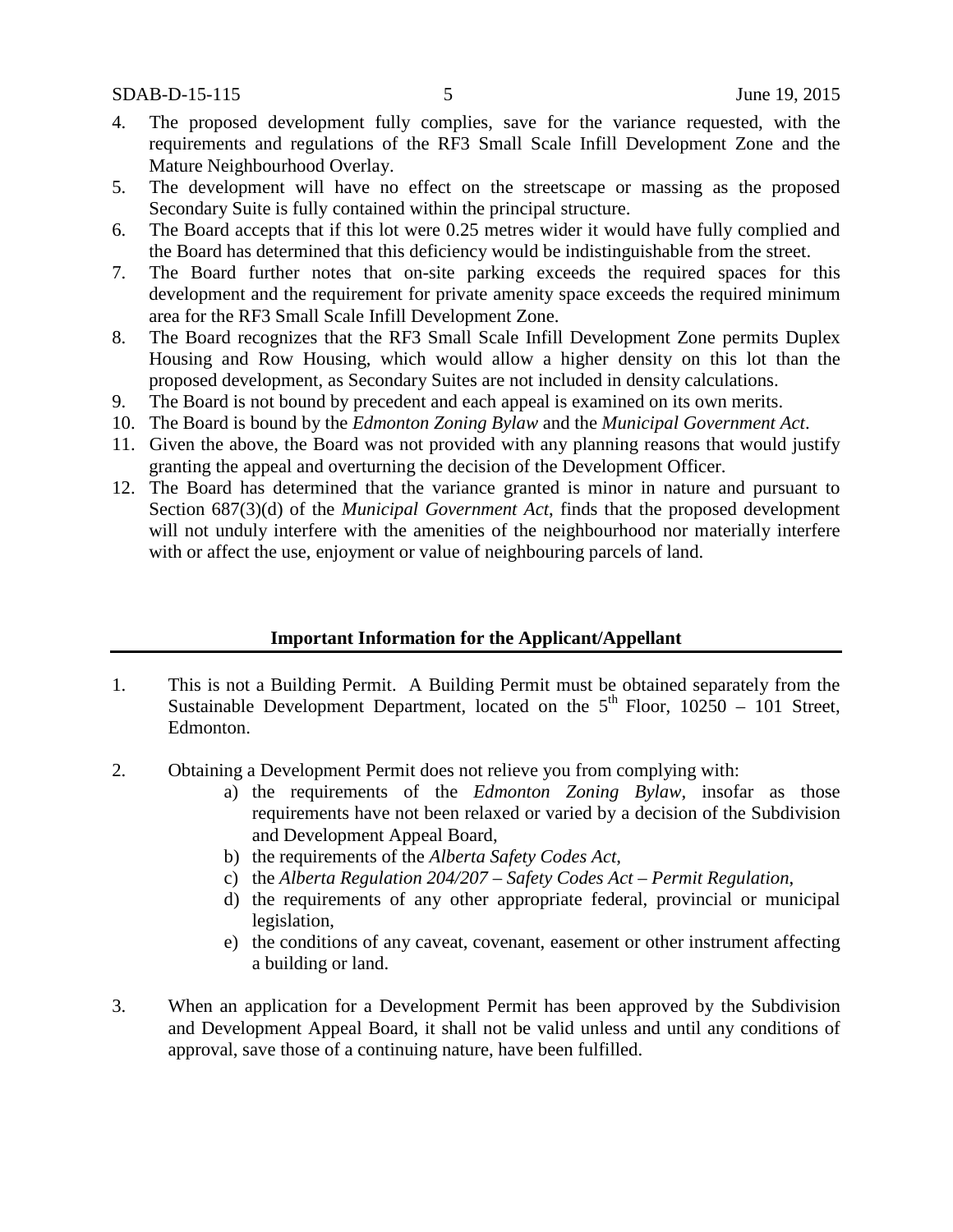- 4. A Development Permit will expire in accordance to the provisions of Section 22 of the *Edmonton Zoning Bylaw, Bylaw 12800*, as amended.
- 5. This decision may be appealed to the Alberta Court of Appeal on a question of law or jurisdiction under Section 688 of the *Municipal Government Act*, R.S.A. 2000, c. M-26. If the Subdivision and Development Appeal Board is served with notice of an application for leave to appeal its decision, such notice shall operate to suspend the Development Permit.
- 6. When a decision on a Development Permit application has been rendered by the Subdivision and Development Appeal Board, the enforcement of that decision is carried out by the Sustainable Development Department, located on the 5th Floor, 10250 – 101 Street, Edmonton.

*NOTE: The City of Edmonton does not conduct independent environmental checks of land within the City. If you are concerned about the stability of this property for any purpose, you should conduct your own tests and reviews. The City of Edmonton, when issuing a development permit, makes no representations and offers no warranties as to the suitability of the property for any purpose or as to the presence or absence of any environmental contaminants on the property.*

> Mr. V. Laberge, Presiding Officer Subdivision and Development Appeal Board